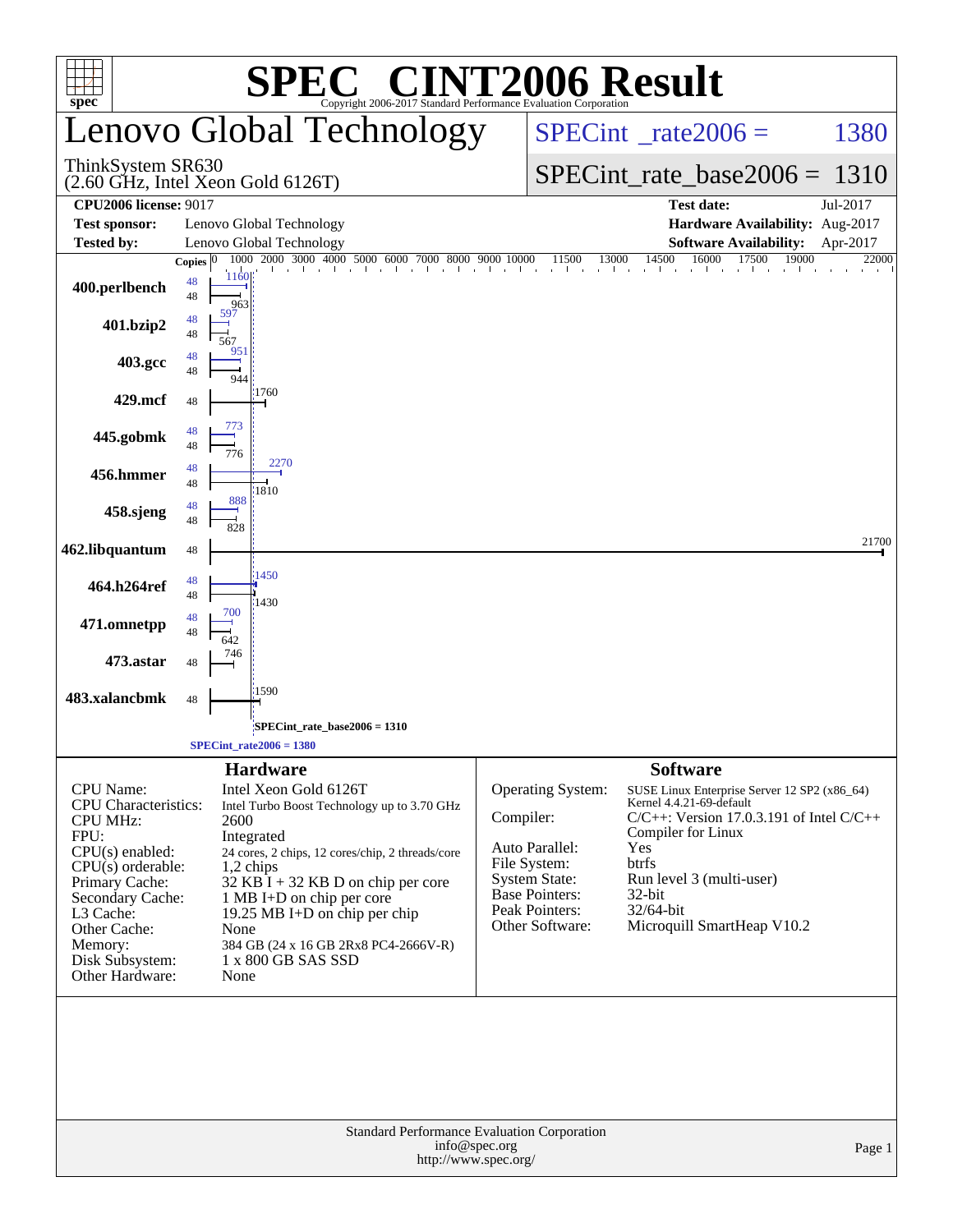

## enovo Global Technology

#### ThinkSystem SR630

(2.60 GHz, Intel Xeon Gold 6126T)

SPECint rate $2006 =$  1380

## [SPECint\\_rate\\_base2006 =](http://www.spec.org/auto/cpu2006/Docs/result-fields.html#SPECintratebase2006) 1310

**[Test sponsor:](http://www.spec.org/auto/cpu2006/Docs/result-fields.html#Testsponsor)** Lenovo Global Technology **[Hardware Availability:](http://www.spec.org/auto/cpu2006/Docs/result-fields.html#HardwareAvailability)** Aug-2017

**[CPU2006 license:](http://www.spec.org/auto/cpu2006/Docs/result-fields.html#CPU2006license)** 9017 **[Test date:](http://www.spec.org/auto/cpu2006/Docs/result-fields.html#Testdate)** Jul-2017 **[Tested by:](http://www.spec.org/auto/cpu2006/Docs/result-fields.html#Testedby)** Lenovo Global Technology **[Software Availability:](http://www.spec.org/auto/cpu2006/Docs/result-fields.html#SoftwareAvailability)** Apr-2017

## **[Results Table](http://www.spec.org/auto/cpu2006/Docs/result-fields.html#ResultsTable)**

|                                                                                                                  | <b>Base</b>   |                |              |                |       |                |                  | <b>Peak</b>   |                |              |                |              |                |              |  |
|------------------------------------------------------------------------------------------------------------------|---------------|----------------|--------------|----------------|-------|----------------|------------------|---------------|----------------|--------------|----------------|--------------|----------------|--------------|--|
| <b>Benchmark</b>                                                                                                 | <b>Copies</b> | <b>Seconds</b> | <b>Ratio</b> | <b>Seconds</b> | Ratio | <b>Seconds</b> | Ratio            | <b>Copies</b> | <b>Seconds</b> | <b>Ratio</b> | <b>Seconds</b> | <b>Ratio</b> | <b>Seconds</b> | <b>Ratio</b> |  |
| 400.perlbench                                                                                                    | 48            | 488            | 960          | 486            | 964   | 487            | 963              | 48            | 404            | 1160         | 404            | 1160         | 405            | 1160         |  |
| 401.bzip2                                                                                                        | 48            | 815            | 568          | 816            | 567   | 819            | 565 <sup>I</sup> | 48            | 776            | 597          | 776            | 597          | 779            | 595          |  |
| $403.\mathrm{gcc}$                                                                                               | 48            | 410            | 942          | 409            | 944   | 408            | 948I             | 48            | 407            | 950          | 406            | 951          | 406            | 952          |  |
| $429$ .mcf                                                                                                       | 48            | 248            | 1760         | 247            | 1770  | 249            | 1760             | 48            | 248            | 1760         | 247            | 1770         | 249            | 1760         |  |
| $445$ .gobm $k$                                                                                                  | 48            | 649            | 776          | 650            | 774   | 649            | 776I             | 48            | 651            | 773          | 652            | 773          | 652            | 772          |  |
| 456.hmmer                                                                                                        | 48            | 245            | 1830         | 247            | 1810  | 248            | 1810             | 48            | 197            | 2270         | 197            | 2270         | 197            | 2280         |  |
| $458$ .sjeng                                                                                                     | 48            | 702            | 828          | 701            | 828   | 701            | 828              | 48            | 654            | 889          | 654            | 888          | 654            | 888          |  |
| 462.libquantum                                                                                                   | 48            | 45.8           | 21700        | 45.9           | 21700 | 46.0           | 21600            | 48            | 45.8           | 21700        | 45.9           | 21700        | 46.0           | 21600        |  |
| 464.h264ref                                                                                                      | 48            | 745            | 1430         | 741            | 1430  | 757            | 1400l            | 48            | 731            | 1450         | 716            | 1480         | 737            | 1440         |  |
| 471.omnetpp                                                                                                      | 48            | 468            | 641          | 467            | 643   | 468            | 642              | 48            | 429            | 700          | 428            | 701          | 428            | 700          |  |
| $473$ . astar                                                                                                    | 48            | 451            | 747          | 455            | 741   | 452            | 746              | 48            | 451            | 747          | 455            | 741          | 452            | 746          |  |
| 483.xalancbmk                                                                                                    | 48            | 209            | 1590         | 208            | 1590  | 208            | 1590             | 48            | 209            | 1590         | 208            | 1590         | 208            | 1590         |  |
| <b>Dold</b> underlined tout indicates a modian measurement<br>Doculto ennear in the order in which thay were min |               |                |              |                |       |                |                  |               |                |              |                |              |                |              |  |

Results appear in the [order in which they were run.](http://www.spec.org/auto/cpu2006/Docs/result-fields.html#RunOrder) Bold underlined text [indicates a median measurement.](http://www.spec.org/auto/cpu2006/Docs/result-fields.html#Median)

### **[Submit Notes](http://www.spec.org/auto/cpu2006/Docs/result-fields.html#SubmitNotes)**

 The numactl mechanism was used to bind copies to processors. The config file option 'submit' was used to generate numactl commands to bind each copy to a specific processor. For details, please see the config file.

## **[Operating System Notes](http://www.spec.org/auto/cpu2006/Docs/result-fields.html#OperatingSystemNotes)**

Stack size set to unlimited using "ulimit -s unlimited"

### **[Platform Notes](http://www.spec.org/auto/cpu2006/Docs/result-fields.html#PlatformNotes)**

Standard Performance Evaluation Corporation [info@spec.org](mailto:info@spec.org) BIOS configuration: Choose Operating Mode set to Maximum Performance SNC set to Enable DCU Streamer Prefetcher set to Disable Stale AtoS set to Enable LLC dead line alloc set to Disable Sysinfo program /home/cpu2006-1.2-ic17.0u3/config/sysinfo.rev6993 Revision 6993 of 2015-11-06 (b5e8d4b4eb51ed28d7f98696cbe290c1) running on Cable-SPECcpu2017-SUSE12SP2 Thu Jul 13 05:08:01 2017 This section contains SUT (System Under Test) info as seen by some common utilities. To remove or add to this section, see: <http://www.spec.org/cpu2006/Docs/config.html#sysinfo> From /proc/cpuinfo model name : Intel(R) Xeon(R) Gold 6126T CPU @ 2.60GHz 2 "physical id"s (chips) Continued on next page

<http://www.spec.org/>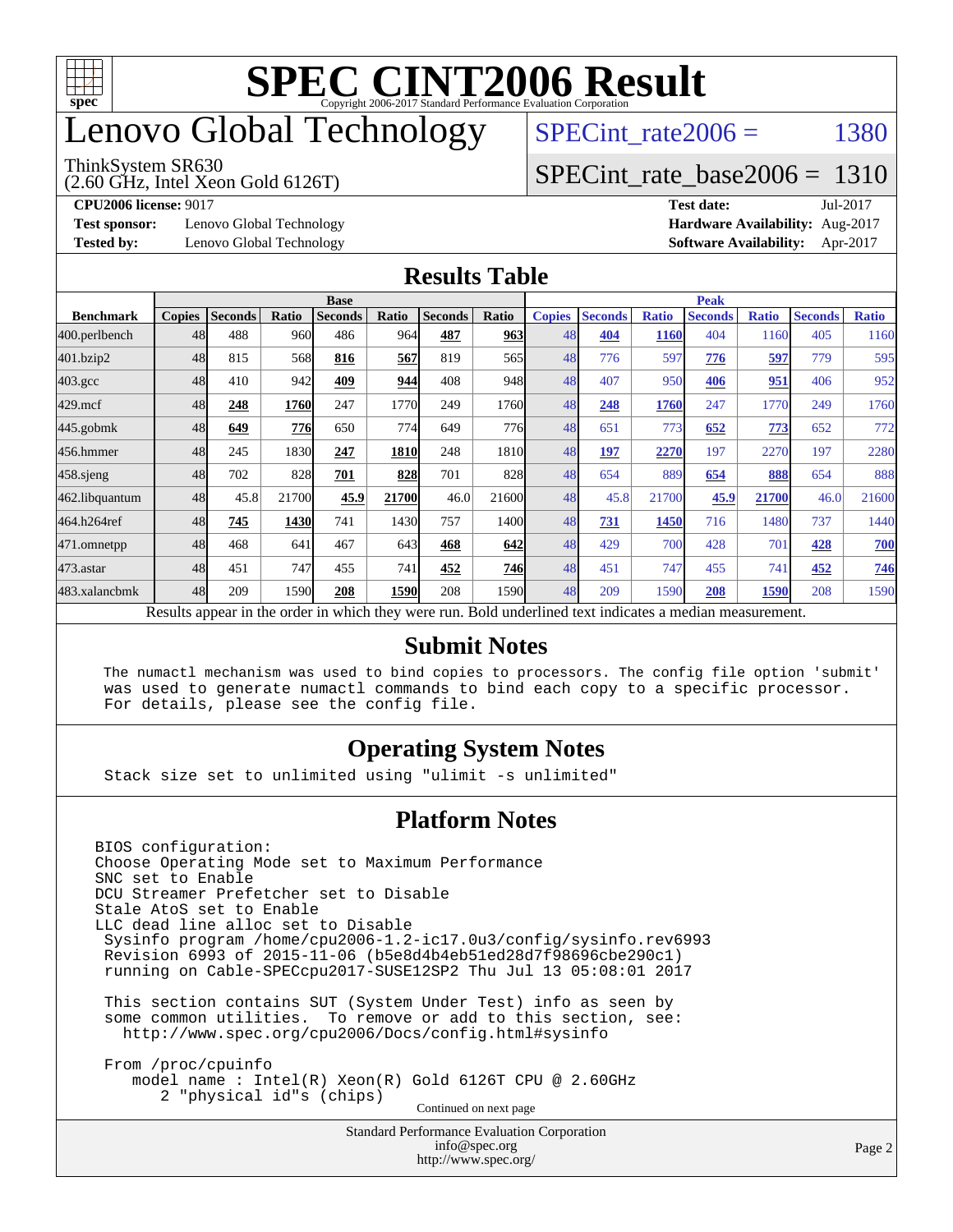

## enovo Global Technology

SPECint rate $2006 = 1380$ 

(2.60 GHz, Intel Xeon Gold 6126T) ThinkSystem SR630

[SPECint\\_rate\\_base2006 =](http://www.spec.org/auto/cpu2006/Docs/result-fields.html#SPECintratebase2006) 1310

**[Test sponsor:](http://www.spec.org/auto/cpu2006/Docs/result-fields.html#Testsponsor)** Lenovo Global Technology **[Hardware Availability:](http://www.spec.org/auto/cpu2006/Docs/result-fields.html#HardwareAvailability)** Aug-2017 **[Tested by:](http://www.spec.org/auto/cpu2006/Docs/result-fields.html#Testedby)** Lenovo Global Technology **[Software Availability:](http://www.spec.org/auto/cpu2006/Docs/result-fields.html#SoftwareAvailability)** Apr-2017

**[CPU2006 license:](http://www.spec.org/auto/cpu2006/Docs/result-fields.html#CPU2006license)** 9017 **[Test date:](http://www.spec.org/auto/cpu2006/Docs/result-fields.html#Testdate)** Jul-2017

### **[Platform Notes \(Continued\)](http://www.spec.org/auto/cpu2006/Docs/result-fields.html#PlatformNotes)**

Standard Performance Evaluation Corporation [info@spec.org](mailto:info@spec.org) 48 "processors" cores, siblings (Caution: counting these is hw and system dependent. The following excerpts from /proc/cpuinfo might not be reliable. Use with caution.) cpu cores : 12 siblings : 24 physical 0: cores 0 1 3 4 5 6 8 9 10 11 12 13 physical 1: cores 0 1 3 4 5 6 8 9 10 11 12 13 cache size : 19712 KB From /proc/meminfo MemTotal: 395892900 kB HugePages\_Total: 0<br>Hugepagesize: 2048 kB Hugepagesize: From /etc/\*release\* /etc/\*version\* SuSE-release: SUSE Linux Enterprise Server 12 (x86\_64) VERSION = 12 PATCHLEVEL = 2 # This file is deprecated and will be removed in a future service pack or release. # Please check /etc/os-release for details about this release. os-release: NAME="SLES" VERSION="12-SP2" VERSION\_ID="12.2" PRETTY\_NAME="SUSE Linux Enterprise Server 12 SP2" ID="sles" ANSI\_COLOR="0;32" CPE\_NAME="cpe:/o:suse:sles:12:sp2" uname -a: Linux Cable-SPECcpu2017-SUSE12SP2 4.4.21-69-default #1 SMP Tue Oct 25 10:58:20 UTC 2016 (9464f67) x86\_64 x86\_64 x86\_64 GNU/Linux run-level 3 Jul 13 05:07 SPEC is set to: /home/cpu2006-1.2-ic17.0u3 Filesystem Type Size Used Avail Use% Mounted on /dev/sda2 btrfs 744G 35G 708G 5% /home Additional information from dmidecode: Warning: Use caution when you interpret this section. The 'dmidecode' program reads system data which is "intended to allow hardware to be accurately determined", but the intent may not be met, as there are frequent changes to hardware, firmware, and the "DMTF SMBIOS" standard. BIOS Lenovo -[IVE109Q-1.00]- 06/28/2017 Memory: 24x Samsung M393A2K43BB1-CTD 16 GB 2 rank 2666 MHz Continued on next page

<http://www.spec.org/>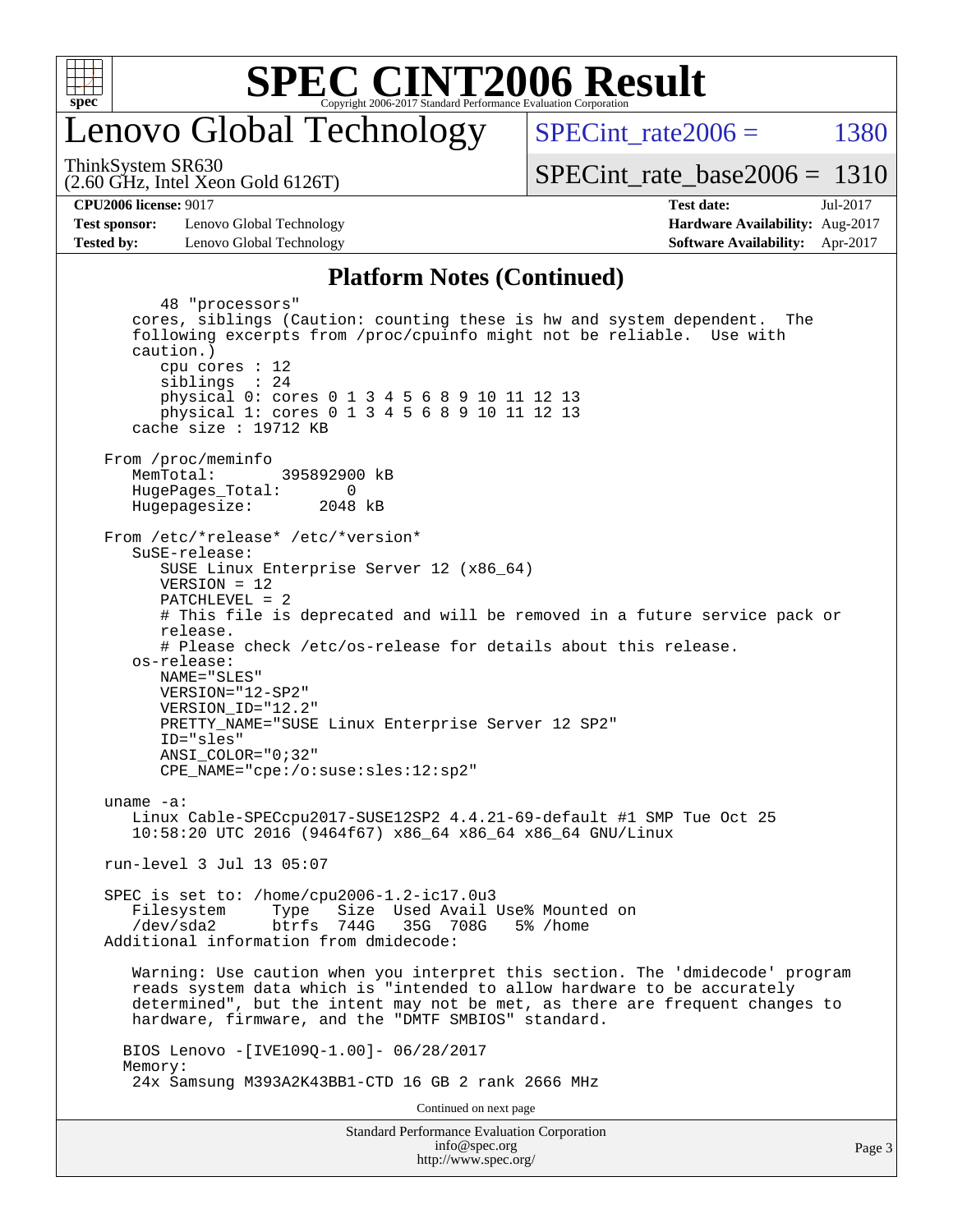

## enovo Global Technology

SPECint rate $2006 =$  1380

ThinkSystem SR630

[SPECint\\_rate\\_base2006 =](http://www.spec.org/auto/cpu2006/Docs/result-fields.html#SPECintratebase2006) 1310

(2.60 GHz, Intel Xeon Gold 6126T)

**[Test sponsor:](http://www.spec.org/auto/cpu2006/Docs/result-fields.html#Testsponsor)** Lenovo Global Technology **[Hardware Availability:](http://www.spec.org/auto/cpu2006/Docs/result-fields.html#HardwareAvailability)** Aug-2017

**[CPU2006 license:](http://www.spec.org/auto/cpu2006/Docs/result-fields.html#CPU2006license)** 9017 **[Test date:](http://www.spec.org/auto/cpu2006/Docs/result-fields.html#Testdate)** Jul-2017 **[Tested by:](http://www.spec.org/auto/cpu2006/Docs/result-fields.html#Testedby)** Lenovo Global Technology **[Software Availability:](http://www.spec.org/auto/cpu2006/Docs/result-fields.html#SoftwareAvailability)** Apr-2017

## **[Platform Notes \(Continued\)](http://www.spec.org/auto/cpu2006/Docs/result-fields.html#PlatformNotes)**

(End of data from sysinfo program)

## **[General Notes](http://www.spec.org/auto/cpu2006/Docs/result-fields.html#GeneralNotes)**

Environment variables set by runspec before the start of the run: LD\_LIBRARY\_PATH = "/home/cpu2006-1.2-ic17.0u3/lib/ia32:/home/cpu2006-1.2-ic17.0u3/lib/intel64:/home/cpu2006-1.2-ic17.0u3/sh10.2"

 Binaries compiled on a system with 1x Intel Core i7-4790 CPU + 32GB RAM memory using Redhat Enterprise Linux 7.2 Transparent Huge Pages enabled by default Filesystem page cache cleared with: shell invocation of 'sync; echo 3 > /proc/sys/vm/drop\_caches' prior to run runspec command invoked through numactl i.e.: numactl --interleave=all runspec <etc>

## **[Base Compiler Invocation](http://www.spec.org/auto/cpu2006/Docs/result-fields.html#BaseCompilerInvocation)**

[C benchmarks](http://www.spec.org/auto/cpu2006/Docs/result-fields.html#Cbenchmarks):

[icc -m32 -L/opt/intel/compilers\\_and\\_libraries\\_2017/linux/lib/ia32](http://www.spec.org/cpu2006/results/res2017q4/cpu2006-20170918-49524.flags.html#user_CCbase_intel_icc_c29f3ff5a7ed067b11e4ec10a03f03ae)

[C++ benchmarks:](http://www.spec.org/auto/cpu2006/Docs/result-fields.html#CXXbenchmarks)

[icpc -m32 -L/opt/intel/compilers\\_and\\_libraries\\_2017/linux/lib/ia32](http://www.spec.org/cpu2006/results/res2017q4/cpu2006-20170918-49524.flags.html#user_CXXbase_intel_icpc_8c35c7808b62dab9ae41a1aa06361b6b)

## **[Base Portability Flags](http://www.spec.org/auto/cpu2006/Docs/result-fields.html#BasePortabilityFlags)**

 400.perlbench: [-D\\_FILE\\_OFFSET\\_BITS=64](http://www.spec.org/cpu2006/results/res2017q4/cpu2006-20170918-49524.flags.html#user_basePORTABILITY400_perlbench_file_offset_bits_64_438cf9856305ebd76870a2c6dc2689ab) [-DSPEC\\_CPU\\_LINUX\\_IA32](http://www.spec.org/cpu2006/results/res2017q4/cpu2006-20170918-49524.flags.html#b400.perlbench_baseCPORTABILITY_DSPEC_CPU_LINUX_IA32) 401.bzip2: [-D\\_FILE\\_OFFSET\\_BITS=64](http://www.spec.org/cpu2006/results/res2017q4/cpu2006-20170918-49524.flags.html#user_basePORTABILITY401_bzip2_file_offset_bits_64_438cf9856305ebd76870a2c6dc2689ab) 403.gcc: [-D\\_FILE\\_OFFSET\\_BITS=64](http://www.spec.org/cpu2006/results/res2017q4/cpu2006-20170918-49524.flags.html#user_basePORTABILITY403_gcc_file_offset_bits_64_438cf9856305ebd76870a2c6dc2689ab) 429.mcf: [-D\\_FILE\\_OFFSET\\_BITS=64](http://www.spec.org/cpu2006/results/res2017q4/cpu2006-20170918-49524.flags.html#user_basePORTABILITY429_mcf_file_offset_bits_64_438cf9856305ebd76870a2c6dc2689ab) 445.gobmk: [-D\\_FILE\\_OFFSET\\_BITS=64](http://www.spec.org/cpu2006/results/res2017q4/cpu2006-20170918-49524.flags.html#user_basePORTABILITY445_gobmk_file_offset_bits_64_438cf9856305ebd76870a2c6dc2689ab) 456.hmmer: [-D\\_FILE\\_OFFSET\\_BITS=64](http://www.spec.org/cpu2006/results/res2017q4/cpu2006-20170918-49524.flags.html#user_basePORTABILITY456_hmmer_file_offset_bits_64_438cf9856305ebd76870a2c6dc2689ab) 458.sjeng: [-D\\_FILE\\_OFFSET\\_BITS=64](http://www.spec.org/cpu2006/results/res2017q4/cpu2006-20170918-49524.flags.html#user_basePORTABILITY458_sjeng_file_offset_bits_64_438cf9856305ebd76870a2c6dc2689ab) 462.libquantum: [-D\\_FILE\\_OFFSET\\_BITS=64](http://www.spec.org/cpu2006/results/res2017q4/cpu2006-20170918-49524.flags.html#user_basePORTABILITY462_libquantum_file_offset_bits_64_438cf9856305ebd76870a2c6dc2689ab) [-DSPEC\\_CPU\\_LINUX](http://www.spec.org/cpu2006/results/res2017q4/cpu2006-20170918-49524.flags.html#b462.libquantum_baseCPORTABILITY_DSPEC_CPU_LINUX) 464.h264ref: [-D\\_FILE\\_OFFSET\\_BITS=64](http://www.spec.org/cpu2006/results/res2017q4/cpu2006-20170918-49524.flags.html#user_basePORTABILITY464_h264ref_file_offset_bits_64_438cf9856305ebd76870a2c6dc2689ab) 471.omnetpp: [-D\\_FILE\\_OFFSET\\_BITS=64](http://www.spec.org/cpu2006/results/res2017q4/cpu2006-20170918-49524.flags.html#user_basePORTABILITY471_omnetpp_file_offset_bits_64_438cf9856305ebd76870a2c6dc2689ab) 473.astar: [-D\\_FILE\\_OFFSET\\_BITS=64](http://www.spec.org/cpu2006/results/res2017q4/cpu2006-20170918-49524.flags.html#user_basePORTABILITY473_astar_file_offset_bits_64_438cf9856305ebd76870a2c6dc2689ab) 483.xalancbmk: [-D\\_FILE\\_OFFSET\\_BITS=64](http://www.spec.org/cpu2006/results/res2017q4/cpu2006-20170918-49524.flags.html#user_basePORTABILITY483_xalancbmk_file_offset_bits_64_438cf9856305ebd76870a2c6dc2689ab) [-DSPEC\\_CPU\\_LINUX](http://www.spec.org/cpu2006/results/res2017q4/cpu2006-20170918-49524.flags.html#b483.xalancbmk_baseCXXPORTABILITY_DSPEC_CPU_LINUX)

## **[Base Optimization Flags](http://www.spec.org/auto/cpu2006/Docs/result-fields.html#BaseOptimizationFlags)**

[C benchmarks](http://www.spec.org/auto/cpu2006/Docs/result-fields.html#Cbenchmarks):

[-xCORE-AVX512](http://www.spec.org/cpu2006/results/res2017q4/cpu2006-20170918-49524.flags.html#user_CCbase_f-xCORE-AVX512) [-ipo](http://www.spec.org/cpu2006/results/res2017q4/cpu2006-20170918-49524.flags.html#user_CCbase_f-ipo) [-O3](http://www.spec.org/cpu2006/results/res2017q4/cpu2006-20170918-49524.flags.html#user_CCbase_f-O3) [-no-prec-div](http://www.spec.org/cpu2006/results/res2017q4/cpu2006-20170918-49524.flags.html#user_CCbase_f-no-prec-div) [-qopt-prefetch](http://www.spec.org/cpu2006/results/res2017q4/cpu2006-20170918-49524.flags.html#user_CCbase_f-qopt-prefetch) [-qopt-mem-layout-trans=3](http://www.spec.org/cpu2006/results/res2017q4/cpu2006-20170918-49524.flags.html#user_CCbase_f-qopt-mem-layout-trans_170f5be61cd2cedc9b54468c59262d5d)

Continued on next page

Standard Performance Evaluation Corporation [info@spec.org](mailto:info@spec.org) <http://www.spec.org/>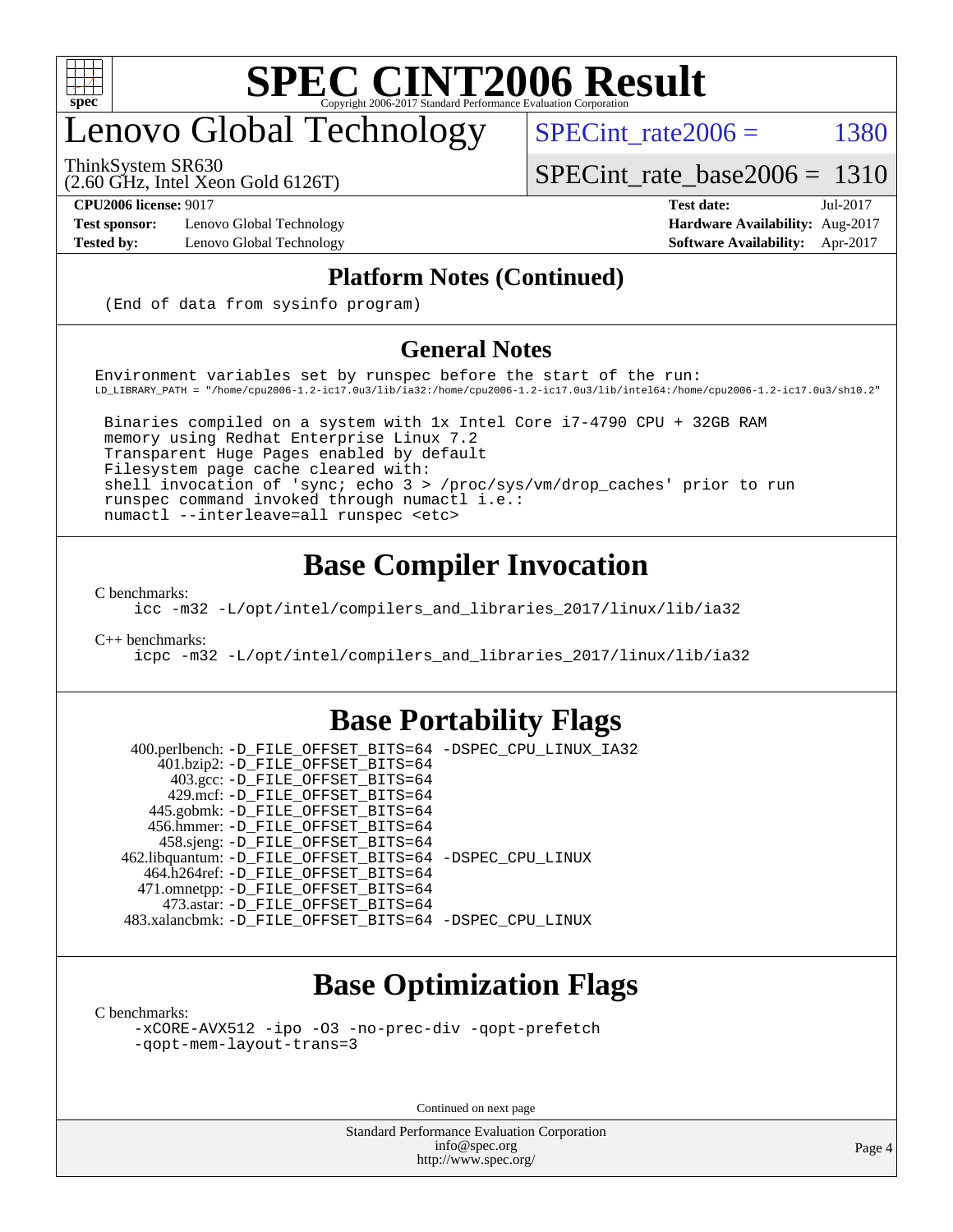

## enovo Global Technology

ThinkSystem SR630

SPECint rate $2006 =$  1380

(2.60 GHz, Intel Xeon Gold 6126T)

**[Test sponsor:](http://www.spec.org/auto/cpu2006/Docs/result-fields.html#Testsponsor)** Lenovo Global Technology **[Hardware Availability:](http://www.spec.org/auto/cpu2006/Docs/result-fields.html#HardwareAvailability)** Aug-2017

[SPECint\\_rate\\_base2006 =](http://www.spec.org/auto/cpu2006/Docs/result-fields.html#SPECintratebase2006) 1310 **[CPU2006 license:](http://www.spec.org/auto/cpu2006/Docs/result-fields.html#CPU2006license)** 9017 **[Test date:](http://www.spec.org/auto/cpu2006/Docs/result-fields.html#Testdate)** Jul-2017

**[Tested by:](http://www.spec.org/auto/cpu2006/Docs/result-fields.html#Testedby)** Lenovo Global Technology **[Software Availability:](http://www.spec.org/auto/cpu2006/Docs/result-fields.html#SoftwareAvailability)** Apr-2017

## **[Base Optimization Flags \(Continued\)](http://www.spec.org/auto/cpu2006/Docs/result-fields.html#BaseOptimizationFlags)**

[C++ benchmarks:](http://www.spec.org/auto/cpu2006/Docs/result-fields.html#CXXbenchmarks)

[-xCORE-AVX512](http://www.spec.org/cpu2006/results/res2017q4/cpu2006-20170918-49524.flags.html#user_CXXbase_f-xCORE-AVX512) [-ipo](http://www.spec.org/cpu2006/results/res2017q4/cpu2006-20170918-49524.flags.html#user_CXXbase_f-ipo) [-O3](http://www.spec.org/cpu2006/results/res2017q4/cpu2006-20170918-49524.flags.html#user_CXXbase_f-O3) [-no-prec-div](http://www.spec.org/cpu2006/results/res2017q4/cpu2006-20170918-49524.flags.html#user_CXXbase_f-no-prec-div) [-qopt-prefetch](http://www.spec.org/cpu2006/results/res2017q4/cpu2006-20170918-49524.flags.html#user_CXXbase_f-qopt-prefetch) [-qopt-mem-layout-trans=3](http://www.spec.org/cpu2006/results/res2017q4/cpu2006-20170918-49524.flags.html#user_CXXbase_f-qopt-mem-layout-trans_170f5be61cd2cedc9b54468c59262d5d) [-Wl,-z,muldefs](http://www.spec.org/cpu2006/results/res2017q4/cpu2006-20170918-49524.flags.html#user_CXXbase_link_force_multiple1_74079c344b956b9658436fd1b6dd3a8a) [-L/sh10.2 -lsmartheap](http://www.spec.org/cpu2006/results/res2017q4/cpu2006-20170918-49524.flags.html#user_CXXbase_SmartHeap_b831f2d313e2fffa6dfe3f00ffc1f1c0)

## **[Base Other Flags](http://www.spec.org/auto/cpu2006/Docs/result-fields.html#BaseOtherFlags)**

[C benchmarks](http://www.spec.org/auto/cpu2006/Docs/result-fields.html#Cbenchmarks):

403.gcc: [-Dalloca=\\_alloca](http://www.spec.org/cpu2006/results/res2017q4/cpu2006-20170918-49524.flags.html#b403.gcc_baseEXTRA_CFLAGS_Dalloca_be3056838c12de2578596ca5467af7f3)

## **[Peak Compiler Invocation](http://www.spec.org/auto/cpu2006/Docs/result-fields.html#PeakCompilerInvocation)**

[C benchmarks \(except as noted below\)](http://www.spec.org/auto/cpu2006/Docs/result-fields.html#Cbenchmarksexceptasnotedbelow):

[icc -m32 -L/opt/intel/compilers\\_and\\_libraries\\_2017/linux/lib/ia32](http://www.spec.org/cpu2006/results/res2017q4/cpu2006-20170918-49524.flags.html#user_CCpeak_intel_icc_c29f3ff5a7ed067b11e4ec10a03f03ae)

400.perlbench: [icc -m64](http://www.spec.org/cpu2006/results/res2017q4/cpu2006-20170918-49524.flags.html#user_peakCCLD400_perlbench_intel_icc_64bit_bda6cc9af1fdbb0edc3795bac97ada53)

401.bzip2: [icc -m64](http://www.spec.org/cpu2006/results/res2017q4/cpu2006-20170918-49524.flags.html#user_peakCCLD401_bzip2_intel_icc_64bit_bda6cc9af1fdbb0edc3795bac97ada53)

456.hmmer: [icc -m64](http://www.spec.org/cpu2006/results/res2017q4/cpu2006-20170918-49524.flags.html#user_peakCCLD456_hmmer_intel_icc_64bit_bda6cc9af1fdbb0edc3795bac97ada53)

458.sjeng: [icc -m64](http://www.spec.org/cpu2006/results/res2017q4/cpu2006-20170918-49524.flags.html#user_peakCCLD458_sjeng_intel_icc_64bit_bda6cc9af1fdbb0edc3795bac97ada53)

#### [C++ benchmarks:](http://www.spec.org/auto/cpu2006/Docs/result-fields.html#CXXbenchmarks)

[icpc -m32 -L/opt/intel/compilers\\_and\\_libraries\\_2017/linux/lib/ia32](http://www.spec.org/cpu2006/results/res2017q4/cpu2006-20170918-49524.flags.html#user_CXXpeak_intel_icpc_8c35c7808b62dab9ae41a1aa06361b6b)

## **[Peak Portability Flags](http://www.spec.org/auto/cpu2006/Docs/result-fields.html#PeakPortabilityFlags)**

 400.perlbench: [-DSPEC\\_CPU\\_LP64](http://www.spec.org/cpu2006/results/res2017q4/cpu2006-20170918-49524.flags.html#b400.perlbench_peakCPORTABILITY_DSPEC_CPU_LP64) [-DSPEC\\_CPU\\_LINUX\\_X64](http://www.spec.org/cpu2006/results/res2017q4/cpu2006-20170918-49524.flags.html#b400.perlbench_peakCPORTABILITY_DSPEC_CPU_LINUX_X64) 401.bzip2: [-DSPEC\\_CPU\\_LP64](http://www.spec.org/cpu2006/results/res2017q4/cpu2006-20170918-49524.flags.html#suite_peakCPORTABILITY401_bzip2_DSPEC_CPU_LP64) 403.gcc: [-D\\_FILE\\_OFFSET\\_BITS=64](http://www.spec.org/cpu2006/results/res2017q4/cpu2006-20170918-49524.flags.html#user_peakPORTABILITY403_gcc_file_offset_bits_64_438cf9856305ebd76870a2c6dc2689ab) 429.mcf: [-D\\_FILE\\_OFFSET\\_BITS=64](http://www.spec.org/cpu2006/results/res2017q4/cpu2006-20170918-49524.flags.html#user_peakPORTABILITY429_mcf_file_offset_bits_64_438cf9856305ebd76870a2c6dc2689ab) 445.gobmk: [-D\\_FILE\\_OFFSET\\_BITS=64](http://www.spec.org/cpu2006/results/res2017q4/cpu2006-20170918-49524.flags.html#user_peakPORTABILITY445_gobmk_file_offset_bits_64_438cf9856305ebd76870a2c6dc2689ab) 456.hmmer: [-DSPEC\\_CPU\\_LP64](http://www.spec.org/cpu2006/results/res2017q4/cpu2006-20170918-49524.flags.html#suite_peakCPORTABILITY456_hmmer_DSPEC_CPU_LP64) 458.sjeng: [-DSPEC\\_CPU\\_LP64](http://www.spec.org/cpu2006/results/res2017q4/cpu2006-20170918-49524.flags.html#suite_peakCPORTABILITY458_sjeng_DSPEC_CPU_LP64) 462.libquantum: [-D\\_FILE\\_OFFSET\\_BITS=64](http://www.spec.org/cpu2006/results/res2017q4/cpu2006-20170918-49524.flags.html#user_peakPORTABILITY462_libquantum_file_offset_bits_64_438cf9856305ebd76870a2c6dc2689ab) [-DSPEC\\_CPU\\_LINUX](http://www.spec.org/cpu2006/results/res2017q4/cpu2006-20170918-49524.flags.html#b462.libquantum_peakCPORTABILITY_DSPEC_CPU_LINUX) 464.h264ref: [-D\\_FILE\\_OFFSET\\_BITS=64](http://www.spec.org/cpu2006/results/res2017q4/cpu2006-20170918-49524.flags.html#user_peakPORTABILITY464_h264ref_file_offset_bits_64_438cf9856305ebd76870a2c6dc2689ab) 471.omnetpp: [-D\\_FILE\\_OFFSET\\_BITS=64](http://www.spec.org/cpu2006/results/res2017q4/cpu2006-20170918-49524.flags.html#user_peakPORTABILITY471_omnetpp_file_offset_bits_64_438cf9856305ebd76870a2c6dc2689ab) 473.astar: [-D\\_FILE\\_OFFSET\\_BITS=64](http://www.spec.org/cpu2006/results/res2017q4/cpu2006-20170918-49524.flags.html#user_peakPORTABILITY473_astar_file_offset_bits_64_438cf9856305ebd76870a2c6dc2689ab) 483.xalancbmk: [-D\\_FILE\\_OFFSET\\_BITS=64](http://www.spec.org/cpu2006/results/res2017q4/cpu2006-20170918-49524.flags.html#user_peakPORTABILITY483_xalancbmk_file_offset_bits_64_438cf9856305ebd76870a2c6dc2689ab) [-DSPEC\\_CPU\\_LINUX](http://www.spec.org/cpu2006/results/res2017q4/cpu2006-20170918-49524.flags.html#b483.xalancbmk_peakCXXPORTABILITY_DSPEC_CPU_LINUX)

> Standard Performance Evaluation Corporation [info@spec.org](mailto:info@spec.org) <http://www.spec.org/>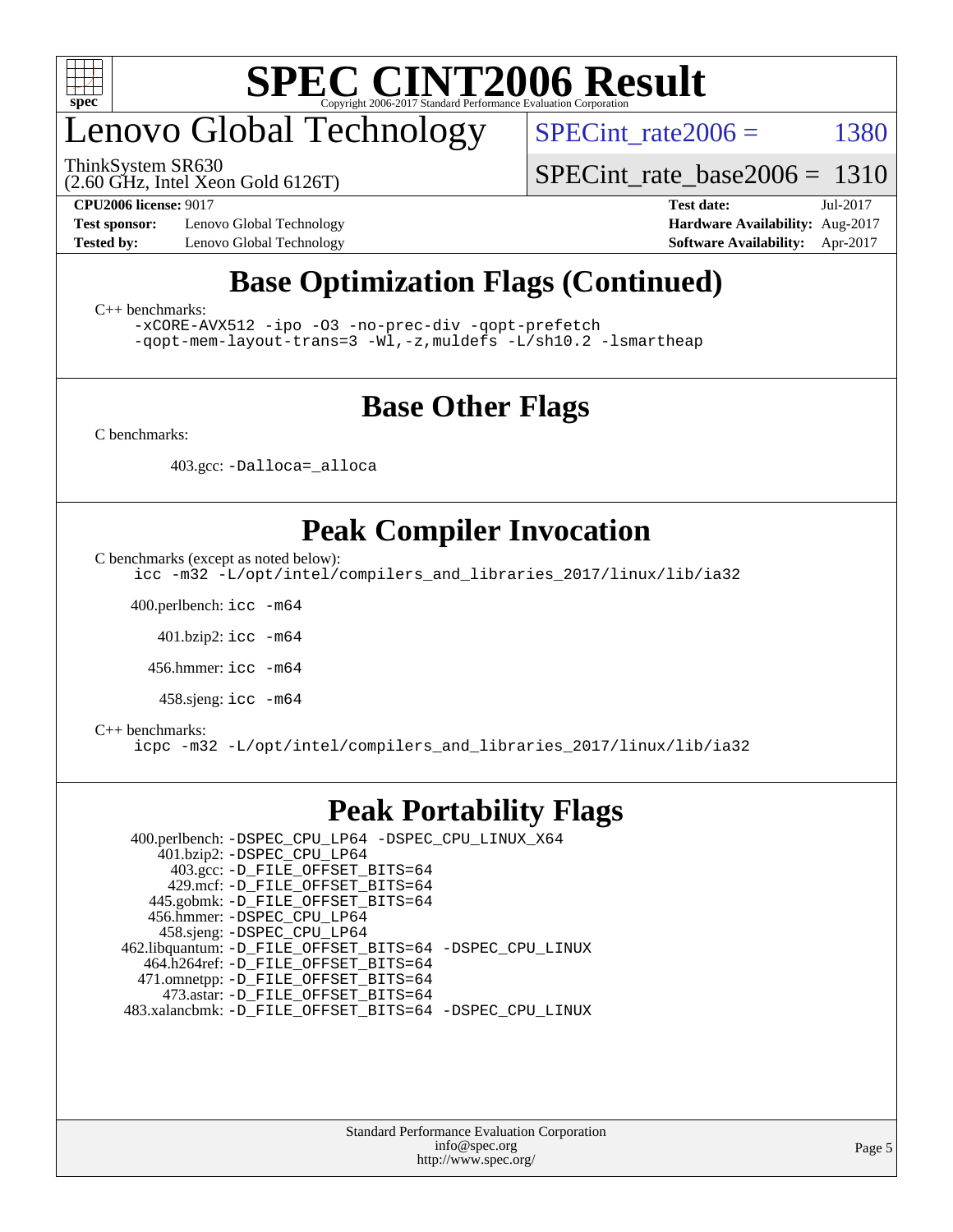

## enovo Global Technology

SPECint rate $2006 =$  1380

(2.60 GHz, Intel Xeon Gold 6126T) ThinkSystem SR630

[SPECint\\_rate\\_base2006 =](http://www.spec.org/auto/cpu2006/Docs/result-fields.html#SPECintratebase2006) 1310

**[CPU2006 license:](http://www.spec.org/auto/cpu2006/Docs/result-fields.html#CPU2006license)** 9017 **[Test date:](http://www.spec.org/auto/cpu2006/Docs/result-fields.html#Testdate)** Jul-2017

**[Test sponsor:](http://www.spec.org/auto/cpu2006/Docs/result-fields.html#Testsponsor)** Lenovo Global Technology **[Hardware Availability:](http://www.spec.org/auto/cpu2006/Docs/result-fields.html#HardwareAvailability)** Aug-2017 **[Tested by:](http://www.spec.org/auto/cpu2006/Docs/result-fields.html#Testedby)** Lenovo Global Technology **[Software Availability:](http://www.spec.org/auto/cpu2006/Docs/result-fields.html#SoftwareAvailability)** Apr-2017

## **[Peak Optimization Flags](http://www.spec.org/auto/cpu2006/Docs/result-fields.html#PeakOptimizationFlags)**

#### [C benchmarks](http://www.spec.org/auto/cpu2006/Docs/result-fields.html#Cbenchmarks):

 400.perlbench: [-prof-gen](http://www.spec.org/cpu2006/results/res2017q4/cpu2006-20170918-49524.flags.html#user_peakPASS1_CFLAGSPASS1_LDCFLAGS400_perlbench_prof_gen_e43856698f6ca7b7e442dfd80e94a8fc)(pass 1) [-prof-use](http://www.spec.org/cpu2006/results/res2017q4/cpu2006-20170918-49524.flags.html#user_peakPASS2_CFLAGSPASS2_LDCFLAGS400_perlbench_prof_use_bccf7792157ff70d64e32fe3e1250b55)(pass 2) [-xCORE-AVX512](http://www.spec.org/cpu2006/results/res2017q4/cpu2006-20170918-49524.flags.html#user_peakPASS2_CFLAGSPASS2_LDCFLAGS400_perlbench_f-xCORE-AVX512)(pass 2)  $-par-num-threads=1(pass 1) -ipo(pass 2) -O3(pass 2)$  $-par-num-threads=1(pass 1) -ipo(pass 2) -O3(pass 2)$  $-par-num-threads=1(pass 1) -ipo(pass 2) -O3(pass 2)$  $-par-num-threads=1(pass 1) -ipo(pass 2) -O3(pass 2)$  $-par-num-threads=1(pass 1) -ipo(pass 2) -O3(pass 2)$  $-par-num-threads=1(pass 1) -ipo(pass 2) -O3(pass 2)$ [-no-prec-div](http://www.spec.org/cpu2006/results/res2017q4/cpu2006-20170918-49524.flags.html#user_peakPASS2_CFLAGSPASS2_LDCFLAGS400_perlbench_f-no-prec-div)(pass 2) [-auto-ilp32](http://www.spec.org/cpu2006/results/res2017q4/cpu2006-20170918-49524.flags.html#user_peakCOPTIMIZE400_perlbench_f-auto-ilp32) [-qopt-mem-layout-trans=3](http://www.spec.org/cpu2006/results/res2017q4/cpu2006-20170918-49524.flags.html#user_peakCOPTIMIZE400_perlbench_f-qopt-mem-layout-trans_170f5be61cd2cedc9b54468c59262d5d) 401.bzip2: [-prof-gen](http://www.spec.org/cpu2006/results/res2017q4/cpu2006-20170918-49524.flags.html#user_peakPASS1_CFLAGSPASS1_LDCFLAGS401_bzip2_prof_gen_e43856698f6ca7b7e442dfd80e94a8fc)(pass 1) [-prof-use](http://www.spec.org/cpu2006/results/res2017q4/cpu2006-20170918-49524.flags.html#user_peakPASS2_CFLAGSPASS2_LDCFLAGS401_bzip2_prof_use_bccf7792157ff70d64e32fe3e1250b55)(pass 2) [-xCORE-AVX512](http://www.spec.org/cpu2006/results/res2017q4/cpu2006-20170918-49524.flags.html#user_peakPASS2_CFLAGSPASS2_LDCFLAGS401_bzip2_f-xCORE-AVX512)(pass 2) [-par-num-threads=1](http://www.spec.org/cpu2006/results/res2017q4/cpu2006-20170918-49524.flags.html#user_peakPASS1_CFLAGSPASS1_LDCFLAGS401_bzip2_par_num_threads_786a6ff141b4e9e90432e998842df6c2)(pass 1) [-ipo](http://www.spec.org/cpu2006/results/res2017q4/cpu2006-20170918-49524.flags.html#user_peakPASS2_CFLAGSPASS2_LDCFLAGS401_bzip2_f-ipo)(pass 2) [-O3](http://www.spec.org/cpu2006/results/res2017q4/cpu2006-20170918-49524.flags.html#user_peakPASS2_CFLAGSPASS2_LDCFLAGS401_bzip2_f-O3)(pass 2) [-no-prec-div](http://www.spec.org/cpu2006/results/res2017q4/cpu2006-20170918-49524.flags.html#user_peakPASS2_CFLAGSPASS2_LDCFLAGS401_bzip2_f-no-prec-div)(pass 2) [-qopt-prefetch](http://www.spec.org/cpu2006/results/res2017q4/cpu2006-20170918-49524.flags.html#user_peakCOPTIMIZE401_bzip2_f-qopt-prefetch) [-auto-ilp32](http://www.spec.org/cpu2006/results/res2017q4/cpu2006-20170918-49524.flags.html#user_peakCOPTIMIZE401_bzip2_f-auto-ilp32) [-qopt-mem-layout-trans=3](http://www.spec.org/cpu2006/results/res2017q4/cpu2006-20170918-49524.flags.html#user_peakCOPTIMIZE401_bzip2_f-qopt-mem-layout-trans_170f5be61cd2cedc9b54468c59262d5d) 403.gcc: [-xCORE-AVX512](http://www.spec.org/cpu2006/results/res2017q4/cpu2006-20170918-49524.flags.html#user_peakOPTIMIZE403_gcc_f-xCORE-AVX512) [-ipo](http://www.spec.org/cpu2006/results/res2017q4/cpu2006-20170918-49524.flags.html#user_peakOPTIMIZE403_gcc_f-ipo) [-O3](http://www.spec.org/cpu2006/results/res2017q4/cpu2006-20170918-49524.flags.html#user_peakOPTIMIZE403_gcc_f-O3) [-no-prec-div](http://www.spec.org/cpu2006/results/res2017q4/cpu2006-20170918-49524.flags.html#user_peakOPTIMIZE403_gcc_f-no-prec-div) [-qopt-mem-layout-trans=3](http://www.spec.org/cpu2006/results/res2017q4/cpu2006-20170918-49524.flags.html#user_peakCOPTIMIZE403_gcc_f-qopt-mem-layout-trans_170f5be61cd2cedc9b54468c59262d5d)  $429$ .mcf: basepeak = yes 445.gobmk: [-prof-gen](http://www.spec.org/cpu2006/results/res2017q4/cpu2006-20170918-49524.flags.html#user_peakPASS1_CFLAGSPASS1_LDCFLAGS445_gobmk_prof_gen_e43856698f6ca7b7e442dfd80e94a8fc)(pass 1) [-prof-use](http://www.spec.org/cpu2006/results/res2017q4/cpu2006-20170918-49524.flags.html#user_peakPASS2_CFLAGSPASS2_LDCFLAGSPASS2_LDFLAGS445_gobmk_prof_use_bccf7792157ff70d64e32fe3e1250b55)(pass 2) [-xCORE-AVX512](http://www.spec.org/cpu2006/results/res2017q4/cpu2006-20170918-49524.flags.html#user_peakPASS2_CFLAGSPASS2_LDCFLAGSPASS2_LDFLAGS445_gobmk_f-xCORE-AVX512)(pass 2) [-par-num-threads=1](http://www.spec.org/cpu2006/results/res2017q4/cpu2006-20170918-49524.flags.html#user_peakPASS1_CFLAGSPASS1_LDCFLAGS445_gobmk_par_num_threads_786a6ff141b4e9e90432e998842df6c2)(pass 1) [-ipo](http://www.spec.org/cpu2006/results/res2017q4/cpu2006-20170918-49524.flags.html#user_peakPASS2_LDCFLAGS445_gobmk_f-ipo)(pass 2) [-O3](http://www.spec.org/cpu2006/results/res2017q4/cpu2006-20170918-49524.flags.html#user_peakPASS2_LDCFLAGS445_gobmk_f-O3)(pass 2) [-no-prec-div](http://www.spec.org/cpu2006/results/res2017q4/cpu2006-20170918-49524.flags.html#user_peakPASS2_LDCFLAGS445_gobmk_f-no-prec-div)(pass 2) [-qopt-mem-layout-trans=3](http://www.spec.org/cpu2006/results/res2017q4/cpu2006-20170918-49524.flags.html#user_peakCOPTIMIZE445_gobmk_f-qopt-mem-layout-trans_170f5be61cd2cedc9b54468c59262d5d) 456.hmmer: [-xCORE-AVX512](http://www.spec.org/cpu2006/results/res2017q4/cpu2006-20170918-49524.flags.html#user_peakOPTIMIZE456_hmmer_f-xCORE-AVX512) [-ipo](http://www.spec.org/cpu2006/results/res2017q4/cpu2006-20170918-49524.flags.html#user_peakOPTIMIZE456_hmmer_f-ipo) [-O3](http://www.spec.org/cpu2006/results/res2017q4/cpu2006-20170918-49524.flags.html#user_peakOPTIMIZE456_hmmer_f-O3) [-no-prec-div](http://www.spec.org/cpu2006/results/res2017q4/cpu2006-20170918-49524.flags.html#user_peakOPTIMIZE456_hmmer_f-no-prec-div) [-unroll2](http://www.spec.org/cpu2006/results/res2017q4/cpu2006-20170918-49524.flags.html#user_peakCOPTIMIZE456_hmmer_f-unroll_784dae83bebfb236979b41d2422d7ec2) [-auto-ilp32](http://www.spec.org/cpu2006/results/res2017q4/cpu2006-20170918-49524.flags.html#user_peakCOPTIMIZE456_hmmer_f-auto-ilp32) [-qopt-mem-layout-trans=3](http://www.spec.org/cpu2006/results/res2017q4/cpu2006-20170918-49524.flags.html#user_peakCOPTIMIZE456_hmmer_f-qopt-mem-layout-trans_170f5be61cd2cedc9b54468c59262d5d) 458.sjeng: [-prof-gen](http://www.spec.org/cpu2006/results/res2017q4/cpu2006-20170918-49524.flags.html#user_peakPASS1_CFLAGSPASS1_LDCFLAGS458_sjeng_prof_gen_e43856698f6ca7b7e442dfd80e94a8fc)(pass 1) [-prof-use](http://www.spec.org/cpu2006/results/res2017q4/cpu2006-20170918-49524.flags.html#user_peakPASS2_CFLAGSPASS2_LDCFLAGS458_sjeng_prof_use_bccf7792157ff70d64e32fe3e1250b55)(pass 2) [-xCORE-AVX512](http://www.spec.org/cpu2006/results/res2017q4/cpu2006-20170918-49524.flags.html#user_peakPASS2_CFLAGSPASS2_LDCFLAGS458_sjeng_f-xCORE-AVX512)(pass 2) [-par-num-threads=1](http://www.spec.org/cpu2006/results/res2017q4/cpu2006-20170918-49524.flags.html#user_peakPASS1_CFLAGSPASS1_LDCFLAGS458_sjeng_par_num_threads_786a6ff141b4e9e90432e998842df6c2)(pass 1) [-ipo](http://www.spec.org/cpu2006/results/res2017q4/cpu2006-20170918-49524.flags.html#user_peakPASS2_CFLAGSPASS2_LDCFLAGS458_sjeng_f-ipo)(pass 2) [-O3](http://www.spec.org/cpu2006/results/res2017q4/cpu2006-20170918-49524.flags.html#user_peakPASS2_CFLAGSPASS2_LDCFLAGS458_sjeng_f-O3)(pass 2) [-no-prec-div](http://www.spec.org/cpu2006/results/res2017q4/cpu2006-20170918-49524.flags.html#user_peakPASS2_CFLAGSPASS2_LDCFLAGS458_sjeng_f-no-prec-div)(pass 2) [-unroll4](http://www.spec.org/cpu2006/results/res2017q4/cpu2006-20170918-49524.flags.html#user_peakCOPTIMIZE458_sjeng_f-unroll_4e5e4ed65b7fd20bdcd365bec371b81f) [-auto-ilp32](http://www.spec.org/cpu2006/results/res2017q4/cpu2006-20170918-49524.flags.html#user_peakCOPTIMIZE458_sjeng_f-auto-ilp32) [-qopt-mem-layout-trans=3](http://www.spec.org/cpu2006/results/res2017q4/cpu2006-20170918-49524.flags.html#user_peakCOPTIMIZE458_sjeng_f-qopt-mem-layout-trans_170f5be61cd2cedc9b54468c59262d5d)  $462$ .libquantum: basepeak = yes 464.h264ref: [-prof-gen](http://www.spec.org/cpu2006/results/res2017q4/cpu2006-20170918-49524.flags.html#user_peakPASS1_CFLAGSPASS1_LDCFLAGS464_h264ref_prof_gen_e43856698f6ca7b7e442dfd80e94a8fc)(pass 1) [-prof-use](http://www.spec.org/cpu2006/results/res2017q4/cpu2006-20170918-49524.flags.html#user_peakPASS2_CFLAGSPASS2_LDCFLAGS464_h264ref_prof_use_bccf7792157ff70d64e32fe3e1250b55)(pass 2) [-xCORE-AVX512](http://www.spec.org/cpu2006/results/res2017q4/cpu2006-20170918-49524.flags.html#user_peakPASS2_CFLAGSPASS2_LDCFLAGS464_h264ref_f-xCORE-AVX512)(pass 2) [-par-num-threads=1](http://www.spec.org/cpu2006/results/res2017q4/cpu2006-20170918-49524.flags.html#user_peakPASS1_CFLAGSPASS1_LDCFLAGS464_h264ref_par_num_threads_786a6ff141b4e9e90432e998842df6c2)(pass 1) [-ipo](http://www.spec.org/cpu2006/results/res2017q4/cpu2006-20170918-49524.flags.html#user_peakPASS2_CFLAGSPASS2_LDCFLAGS464_h264ref_f-ipo)(pass 2) [-O3](http://www.spec.org/cpu2006/results/res2017q4/cpu2006-20170918-49524.flags.html#user_peakPASS2_CFLAGSPASS2_LDCFLAGS464_h264ref_f-O3)(pass 2) [-no-prec-div](http://www.spec.org/cpu2006/results/res2017q4/cpu2006-20170918-49524.flags.html#user_peakPASS2_CFLAGSPASS2_LDCFLAGS464_h264ref_f-no-prec-div)(pass 2) [-unroll2](http://www.spec.org/cpu2006/results/res2017q4/cpu2006-20170918-49524.flags.html#user_peakCOPTIMIZE464_h264ref_f-unroll_784dae83bebfb236979b41d2422d7ec2) [-qopt-mem-layout-trans=3](http://www.spec.org/cpu2006/results/res2017q4/cpu2006-20170918-49524.flags.html#user_peakCOPTIMIZE464_h264ref_f-qopt-mem-layout-trans_170f5be61cd2cedc9b54468c59262d5d) [C++ benchmarks:](http://www.spec.org/auto/cpu2006/Docs/result-fields.html#CXXbenchmarks) 471.omnetpp: [-prof-gen](http://www.spec.org/cpu2006/results/res2017q4/cpu2006-20170918-49524.flags.html#user_peakPASS1_CXXFLAGSPASS1_LDCXXFLAGS471_omnetpp_prof_gen_e43856698f6ca7b7e442dfd80e94a8fc)(pass 1) [-prof-use](http://www.spec.org/cpu2006/results/res2017q4/cpu2006-20170918-49524.flags.html#user_peakPASS2_CXXFLAGSPASS2_LDCXXFLAGS471_omnetpp_prof_use_bccf7792157ff70d64e32fe3e1250b55)(pass 2) [-xCORE-AVX512](http://www.spec.org/cpu2006/results/res2017q4/cpu2006-20170918-49524.flags.html#user_peakPASS2_CXXFLAGSPASS2_LDCXXFLAGS471_omnetpp_f-xCORE-AVX512)(pass 2) [-par-num-threads=1](http://www.spec.org/cpu2006/results/res2017q4/cpu2006-20170918-49524.flags.html#user_peakPASS1_CXXFLAGSPASS1_LDCXXFLAGS471_omnetpp_par_num_threads_786a6ff141b4e9e90432e998842df6c2)(pass 1) [-ipo](http://www.spec.org/cpu2006/results/res2017q4/cpu2006-20170918-49524.flags.html#user_peakPASS2_CXXFLAGSPASS2_LDCXXFLAGS471_omnetpp_f-ipo)(pass 2) [-O3](http://www.spec.org/cpu2006/results/res2017q4/cpu2006-20170918-49524.flags.html#user_peakPASS2_CXXFLAGSPASS2_LDCXXFLAGS471_omnetpp_f-O3)(pass 2) [-no-prec-div](http://www.spec.org/cpu2006/results/res2017q4/cpu2006-20170918-49524.flags.html#user_peakPASS2_CXXFLAGSPASS2_LDCXXFLAGS471_omnetpp_f-no-prec-div)(pass 2) [-qopt-ra-region-strategy=block](http://www.spec.org/cpu2006/results/res2017q4/cpu2006-20170918-49524.flags.html#user_peakCXXOPTIMIZE471_omnetpp_f-qopt-ra-region-strategy_430aa8f7c220cbde92ae827fa8d9be32)  [-qopt-mem-layout-trans=3](http://www.spec.org/cpu2006/results/res2017q4/cpu2006-20170918-49524.flags.html#user_peakCXXOPTIMIZE471_omnetpp_f-qopt-mem-layout-trans_170f5be61cd2cedc9b54468c59262d5d) [-Wl,-z,muldefs](http://www.spec.org/cpu2006/results/res2017q4/cpu2006-20170918-49524.flags.html#user_peakEXTRA_LDFLAGS471_omnetpp_link_force_multiple1_74079c344b956b9658436fd1b6dd3a8a) [-L/sh10.2 -lsmartheap](http://www.spec.org/cpu2006/results/res2017q4/cpu2006-20170918-49524.flags.html#user_peakEXTRA_LIBS471_omnetpp_SmartHeap_b831f2d313e2fffa6dfe3f00ffc1f1c0) 473.astar: basepeak = yes  $483.xalanchmk: basepeak = yes$